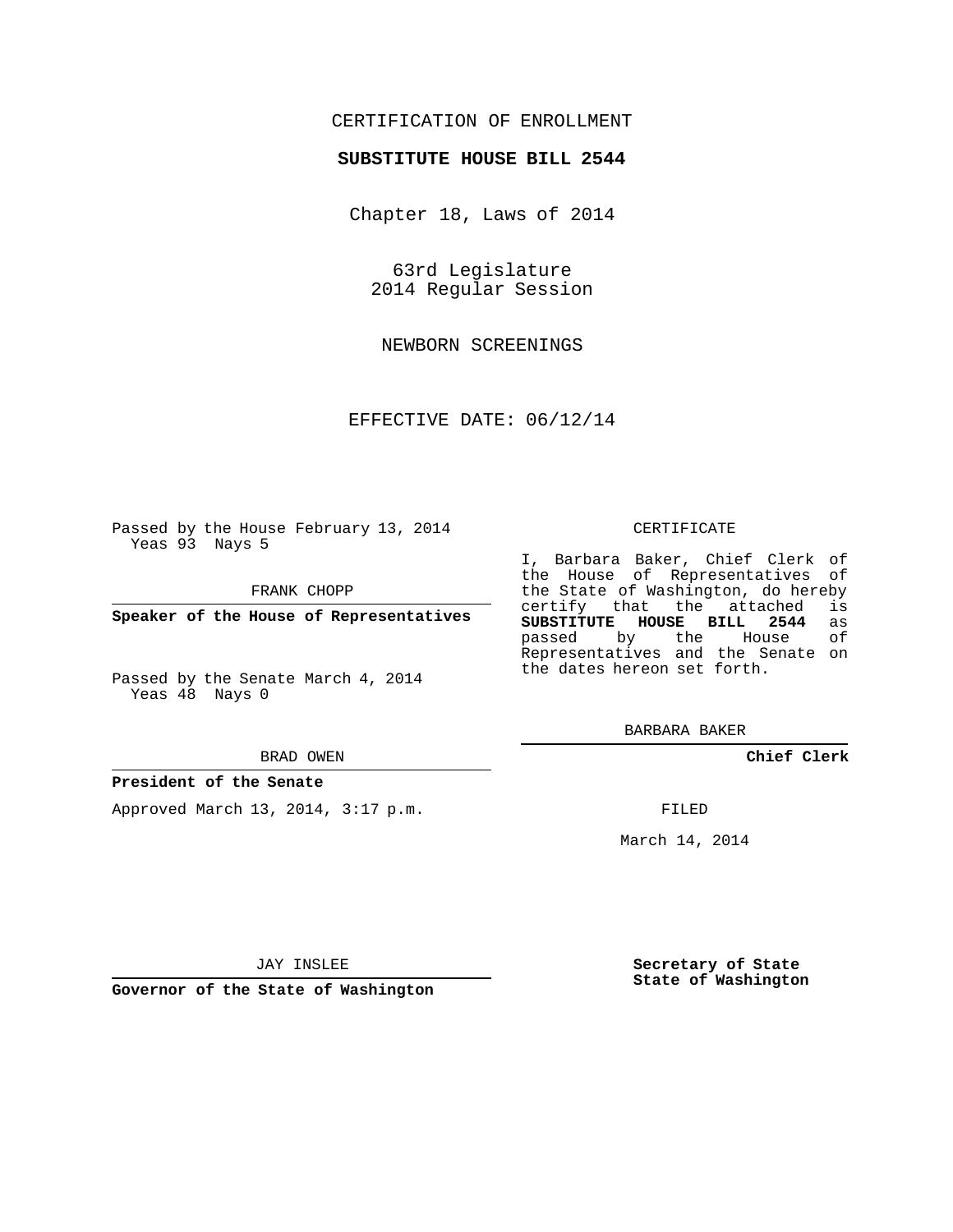# **SUBSTITUTE HOUSE BILL 2544** \_\_\_\_\_\_\_\_\_\_\_\_\_\_\_\_\_\_\_\_\_\_\_\_\_\_\_\_\_\_\_\_\_\_\_\_\_\_\_\_\_\_\_\_\_

\_\_\_\_\_\_\_\_\_\_\_\_\_\_\_\_\_\_\_\_\_\_\_\_\_\_\_\_\_\_\_\_\_\_\_\_\_\_\_\_\_\_\_\_\_

Passed Legislature - 2014 Regular Session

**State of Washington 63rd Legislature 2014 Regular Session**

**By** House Health Care & Wellness (originally sponsored by Representatives Riccelli, Holy, Bergquist, Ormsby, Manweller, Christian, Green, Pettigrew, and Kretz)

READ FIRST TIME 02/05/14.

 1 AN ACT Relating to newborn screening; amending RCW 70.83.020; 2 adding new sections to chapter 70.83 RCW; and providing an expiration 3 date.

4 BE IT ENACTED BY THE LEGISLATURE OF THE STATE OF WASHINGTON:

 5 **Sec. 1.** RCW 70.83.020 and 2010 c 94 s 18 are each amended to read 6 as follows:

 7 (1) It shall be the duty of the department of health to require 8 screening tests of all newborn infants ((before they are discharged 9 from the hospital)) born in any setting. Each hospital or health care 10 provider attending a birth outside of a hospital shall collect and 11 submit a sample blood specimen for all newborns no more than forty-12 eight hours following birth. The department of health shall conduct 13 screening tests of samples for the detection of phenylketonuria and 14 other heritable or metabolic disorders leading to intellectual 15 disabilities or physical defects as defined by the state board of 16 health: PROVIDED, That no such tests shall be given to any newborn 17 infant whose parents or guardian object thereto on the grounds that 18 such tests conflict with their religious tenets and practices.